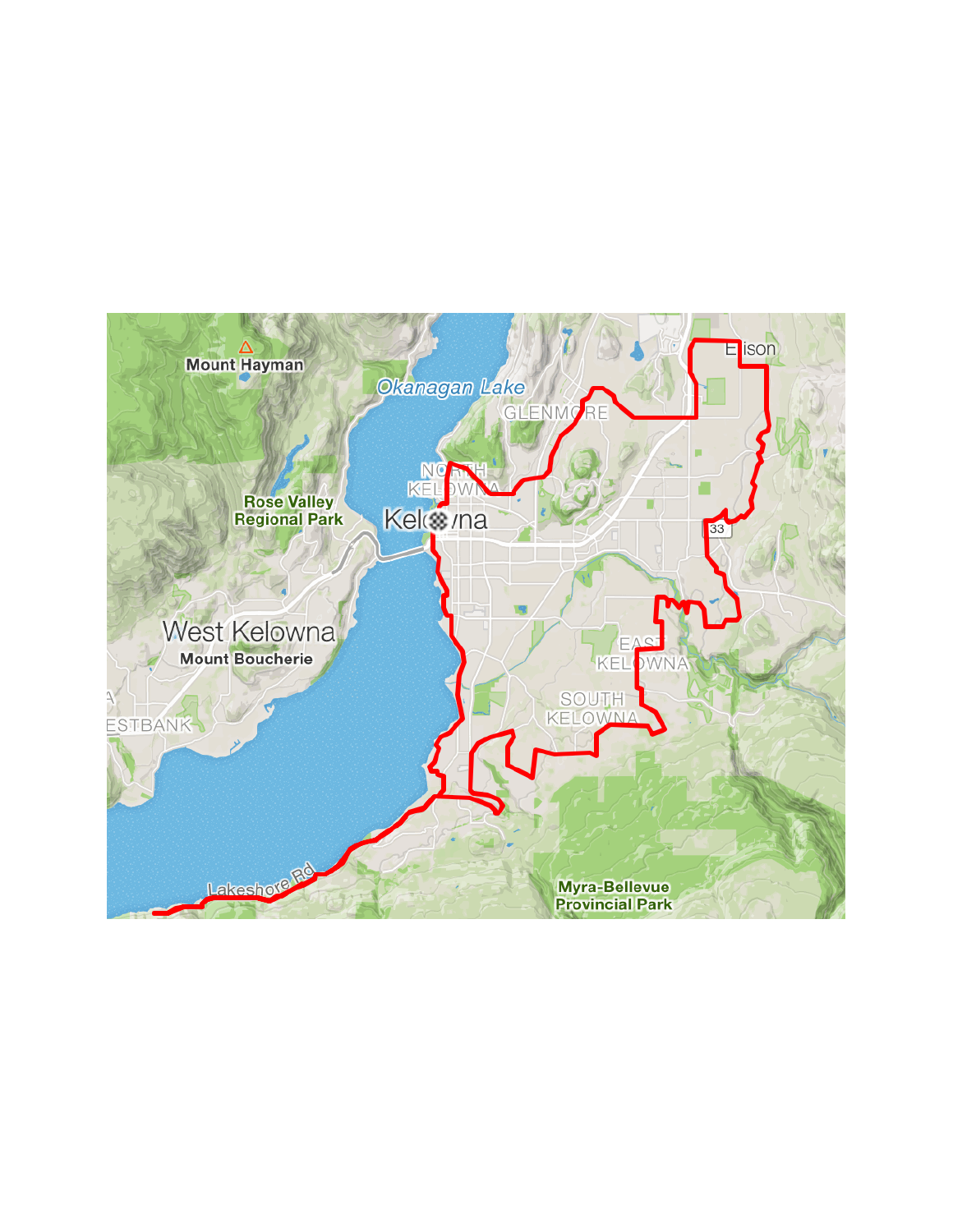## **90KM TURN BY TURN**

| <b>Proceed onto Water Street</b>     | 0.0  |
|--------------------------------------|------|
| <b>Proceed onto Water Street</b>     | 0.4  |
| <b>Continue on Clement Avenue</b>    | 0.5  |
| <b>Proceed onto Ellis Street</b>     | 0.6  |
| Continue on Knox Mountain Drive      | 1.8  |
| Proceed                              | 2.4  |
| <b>Right onto Royal View Drive</b>   | 2.6  |
| Continue on Mount Royal Avenue       | 3.4  |
| Continue on Mountain Avenue          |      |
| 3.5                                  |      |
| Proceed onto Mountain Avenue         | 4.3  |
| <b>Proceed onto Glengarry Street</b> | 4.4  |
| Continue                             | 4.6  |
| Right onto High Road                 | 4.6  |
| <b>Proceed onto Summit Drive</b>     | 5.4  |
| Proceed onto Valley Road             | 5.6  |
| Proceed onto Valley Road             | 8.2  |
| Left onto Valley Road North          | 8.8  |
| <b>Proceed onto Sexsmith Road</b>    | 9.4  |
| Proceed onto Old Vernon Road         | 12.4 |
| Proceed onto Acland Road             | 12.7 |
| Left onto Herelon Road               | 13.9 |
| Proceed onto Bulman Road             | 14.0 |
| Proceed onto Bulman Road             | 15.3 |
| Proceed onto Old Vernon Road         | 16.8 |
| Proceed onto Scotty Creek Road       | 17.6 |
| Proceed                              | 18.4 |
| Proceed onto McCurdy Road East       | 21.5 |
| Right onto McKenzie Road             | 21.7 |
| Proceed onto McKenzie Road           | 23.3 |
| Left onto Muir Road                  | 25.4 |
| Proceed onto Highway 33              | 25.4 |
| Proceed onto Molnar Road             | 25.6 |
| Continue on Belgo Road               | 26.4 |
| Proceed onto Belgo Road              | 26.7 |
| Proceed onto Lewis Road              | 27.3 |
| Proceed onto Garner Road             | 28.5 |
| Proceed onto Belgo Road              | 30.4 |
| Left onto Teasdale Road              | 31.2 |
| Proceed onto Hollywood Road South    |      |
| 31.5                                 |      |
| Proceed onto East Kelowna Road       | 32.4 |
|                                      |      |

| Proceed onto Reid Road            | 33.9 |
|-----------------------------------|------|
| Left onto Pooley Road             |      |
| 34.7                              |      |
| Proceed onto Bemrose Road         | 34.9 |
| Proceed onto Bemrose Road         | 35.7 |
| <b>Right onto Reekie Road</b>     | 35.7 |
| Proceed onto McCulloch Road       | 36.5 |
| Proceed onto June Springs Road    | 37.9 |
| <b>Proceed onto Mathews Road</b>  | 39.5 |
| <b>Proceed onto Mathews Road</b>  | 40.8 |
| Continue on Wallace Hill Road     | 41.2 |
| <b>Proceed onto Saucier Road</b>  | 43.4 |
| Proceed onto Stewart Road W.      | 44.7 |
| <b>Proceed onto Crawford Road</b> | 45.6 |
| Proceed onto DeHart Road          | 47.7 |
| Continue                          | 48.4 |
| Continue on DeHart Road           | 48.5 |
| <b>Proceed onto Gordon Drive</b>  | 49.3 |
| Proceed onto Steele Road          | 52.1 |
| Continue on Barnaby Road          | 52.8 |
| Proceed onto Lakeshore Road       | 54.1 |
| Proceed onto Lakeshore Road       | 64.7 |
| Proceed onto Lakeshore Road       | 75.2 |
| Left onto Collett Road            | 76.0 |
| <b>Proceed onto Collett Road</b>  | 76.2 |
| Continue                          | 76.5 |
| Continue on Cascia Drive          | 76.6 |
| <b>Proceed onto Cascia Drive</b>  | 76.7 |
| Continue                          | 76.8 |
| <b>Continue on Walker Road</b>    | 77.3 |
| Continue                          | 77.3 |
| Proceed onto Hobson Crescent      | 77.4 |
| Proceed onto Hobson Crescent      | 78.5 |
| Continue on Lakeshore Road        | 78.6 |
| <b>Proceed onto Cedar Avevnue</b> |      |
| 82.1                              |      |
| Proceed onto Abbot Street         | 82.3 |
| Left onto Christleton Avenue      | 83.5 |
| <b>Right onto Abbot Street</b>    | 83.6 |
| <b>Proceed onto Abbot Street</b>  | 84.6 |
| Continue on Bernard Avenue        | 85.3 |
| <b>Proceed onto Mill Street</b>   | 85.4 |